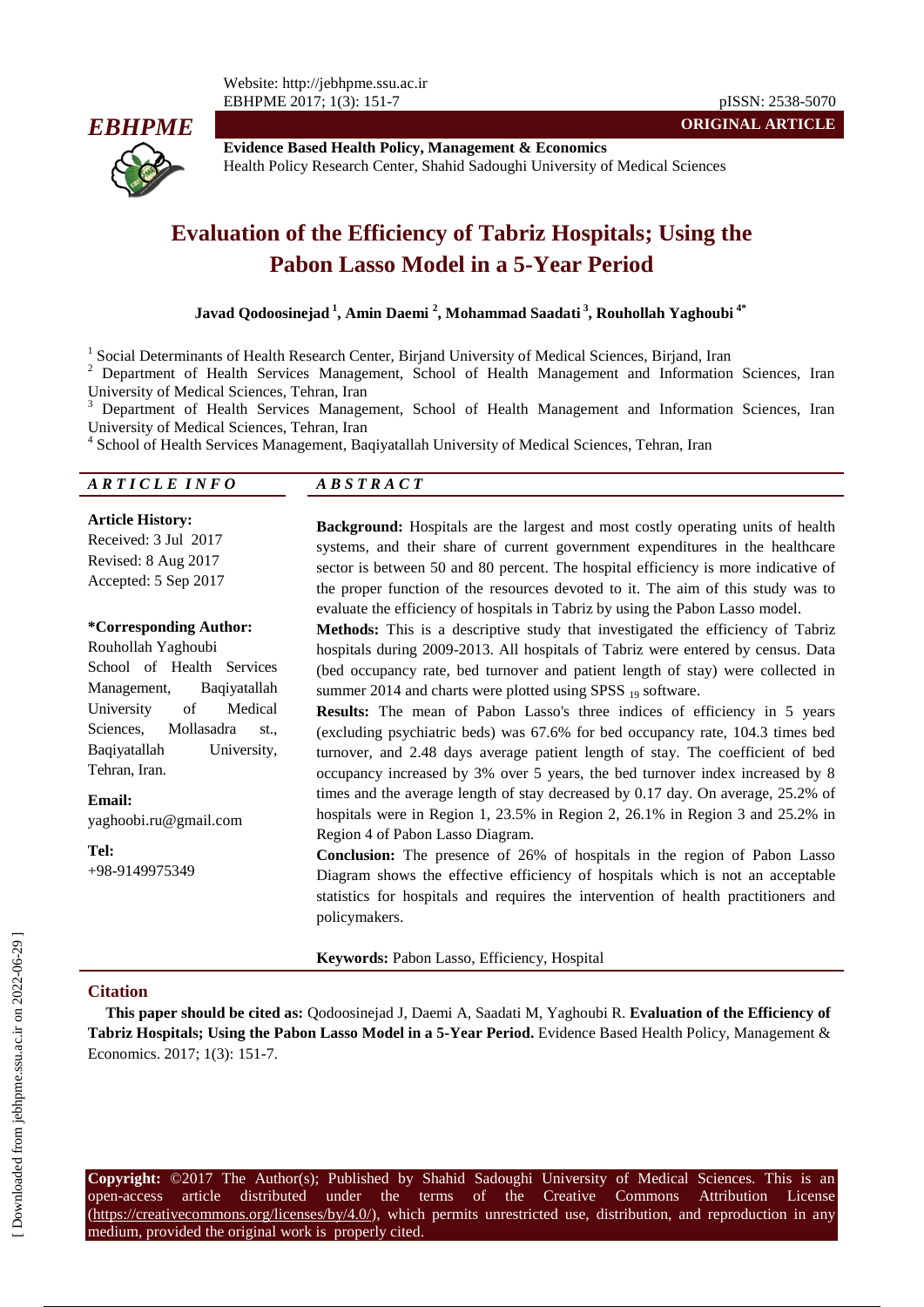### **Introduction**

ver the last decade, the health sector in most countries has faced a significant increase in health care costs and in particular, rise in hospital costs (1). Hospitals, as one of the most important community health centers, are also the largest and most costly operational units of these centers. It accounts for 50 to 80% of government expenditure in the health sector, and in other statistics, based on WHO report, in third world countries, half of the national cost is spent on these centers (2-5). O

Moreover, by spending these huge resources in these institutions, their efficiency must be carefully measured. One of the ways to accurately measure efficiency is to adapt to standards (6). Hospital efficiency standards can be evaluated in different aspects, such as quality, efficiency, productivity and accessibility (7). One of the models that is currently used considering the necessity of observing the principle of productivity in the optimal use of resources is efficiency evaluation using hospital efficiency indices (8). Efficiency in brief means maximizing the use of resources to generate returns. In order to determine the efficiency or inefficiency of each firm, appropriate indicator or indices should be used as a criterion (9). The most important and most effective indices of efficiency measurement are bed occupancy rate, bed turnover, and the average length of stay (10, 11). The criteria defined for the above indices by the Ministry of Health and Medical Education of Iran fall into three levels: desirable, moderate and undesirable (12). Based on the I.R.Iran budget organization of 2002, approximately 300 billion Rials are wasted annually for unused hospital beds, which according to the calculations of the Central Bank of the Islamic Republic of Iran, has 9 times the value in the year 2016 (base on inflation). This is why many patients cannot be admitted due to lack of access to a hospital bed or for other reasons (6, 13).

One of the useful ways to evaluate the efficiency of the three above-mentioned indices is to use the Pabon Lasso model. This model was introduced in 1986 by Pabon Lasso and was used to evaluate the efficiency of hospitals (14). The benefits of using the Pabon Lasso model include the rapid identification of poorly functioning health centers, the identification of regions requiring improvement, and the identification of useful strategies to improve the efficiency of health centers (15). In this model, hospitals are located in four regions; each region represents the type of efficiency and resource efficiency according to the type of hospital expertise.

Based on the Pabon Lasso model, the status of the health centers in each of the four regions and the interpretation of each region is as follows:

Region 1 (Southwest side of the chart): Low bed occupancy rate and low bed turnover rate, this feature is specific to centers where bed supply is more than demand for health care. Region 2 (northwestern side of the chart): Low bed occupancy rate and high bed turnover rate indicate the unnecessary hospitalization of patients and the extra bed capacity in health centers (characteristics of Obstetrics and Gynecology departments).

Region 3 (Northeastern side of the chart): High bed occupancy rate and high bed rate, these centers have a good efficiency despite the use of the minimum number of beds. Region 4 (Southeast side of the chart): High bed occupancy rate and low bed turnover rates indicate long-term hospitalization, low utilization of outpatient facilities and high costs (characteristics of psychiatric and elderly care centers).

Due to lack of a similar study in Tabriz and the importance of these indices in improving the behavior of managers in the allocation and utilization of resources as well as country studies, generally carried out using one-year data (14, 16- 20), this study was conducted to investigate the efficiency of hospitals in Tabriz during the 5-year period from 2009-2013.

### **Materials and Methods**

This is a descriptive and retrospective study conducted in 2014. Sampling was done in a census that included all 21 hospitals in Tabriz (11 university hospitals and 10 non-university hospitals). The study data covers the five year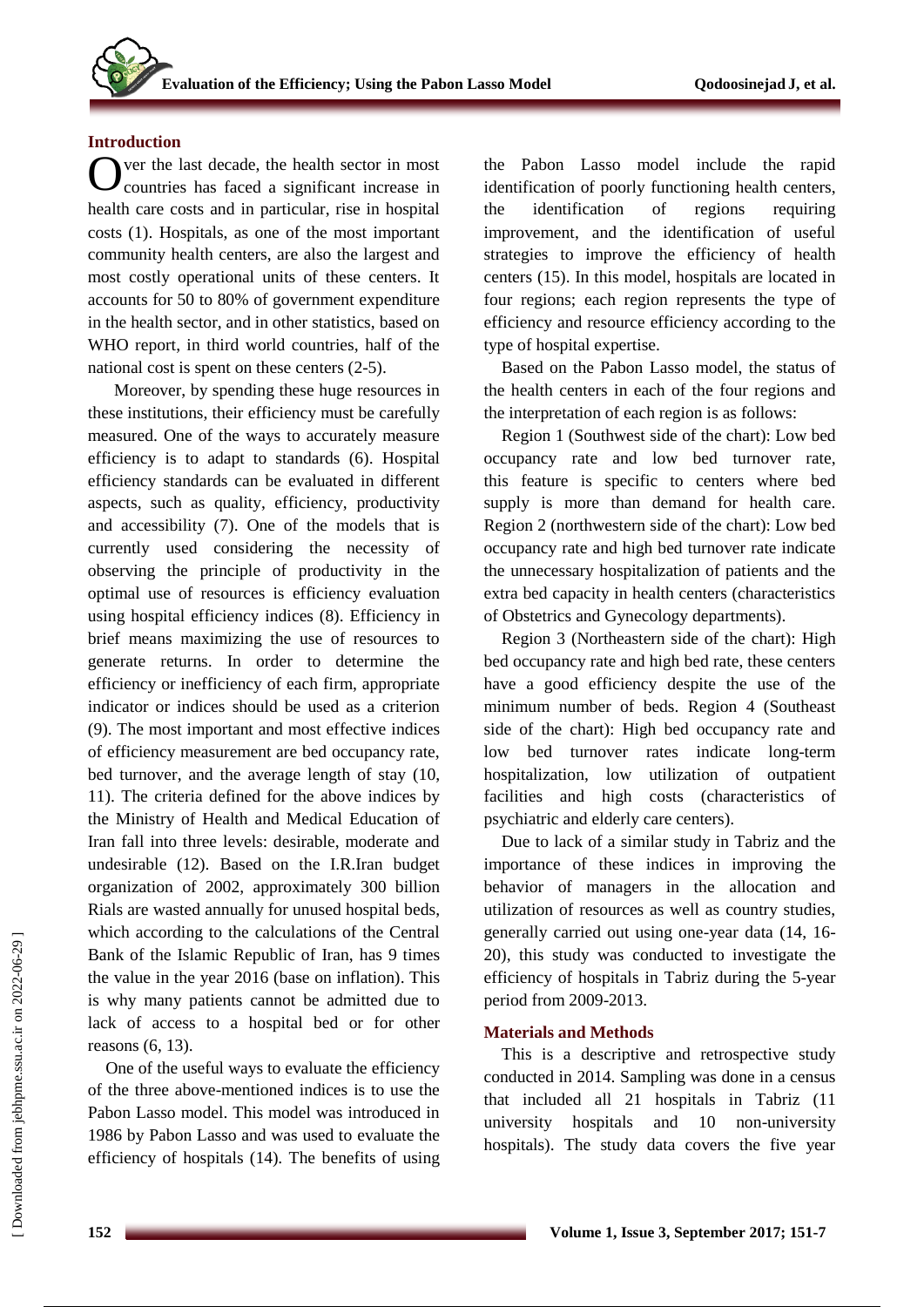period from 2009 to 2013. The Pabon Lasso model was used to evaluate the efficiency of health centers in this study. In this model, the horizontal axis chart shows the percentage of bed occupancy and the vertical axis represents the bed turnover rate and the parallel axis with these two (vertical and horizontal axes) represents the length of stay. Therefore, a point on parallel axes by a line drawn from the origin of the coordinates and the point obtained from the two available indices indicate the average length of stay, and this value is increased uniformly from left to right and up to down (21).

The aim of this study was to measure the efficacy of hospitals affiliated with Tabriz University of Medical Sciences using the Pabon Lasso chart. Indices required to evaluate the efficiency of health centers were obtained by a questionnaire based on the indices of the Ministry of Health and through the treatment Deputy of Tabriz University of Medical Sciences (12).  $SPSS_{19}$  software was used for data analysis and illustrate the Pabon Lasso chart.

In addition, the declaration of Helsinki was considered for ethical issues.

#### **Results**

Among the 21 hospitals studied, the efficiency indices including the average percentage of bed occupancy, the average bed turnover, and the average length of stay within 5 years (including psychiatric hospitals and without it) are presented in Table 1.

According to the results, during the 5 years of investigation, the distribution of hospitals studied in the 4 regions of Pabon Lasso is described in Table 2 and Figure 1.



**Figure 1.** Overview of the hospitals in Tabriz during 2009-2013

The status of hospitals in Tabriz from 2009 to 2013 indicated the presence of an average 25.2% of hospitals in Region 1, 23.5% in Region 2, 26.1% in Region 3, and 25.2% in Region 4.

Changes in the regions during the 5-year period increased for regions one (25 to 33.3%) and three (25 to 28.5%), and decreased for regions two (20 to 14.2%) and four (30 to 23.8%).

The status of the hospitals according to specialty is as follows:

The highest and lowest occupancy rates were found in single psychiatric hospitals (88.09, one hospital) and ophthalmology hospitals (47.60, two hospitals). Also, the highest and lowest bed turnover were assigned to single-specialized hospitals with Obstetrics and Gynecology specialties (128.40, 5 hospitals) and psychiatry (11.53, one hospital), respectively. The highest and lowest average stay are related to singlespecialized hospitals with psychiatric specialties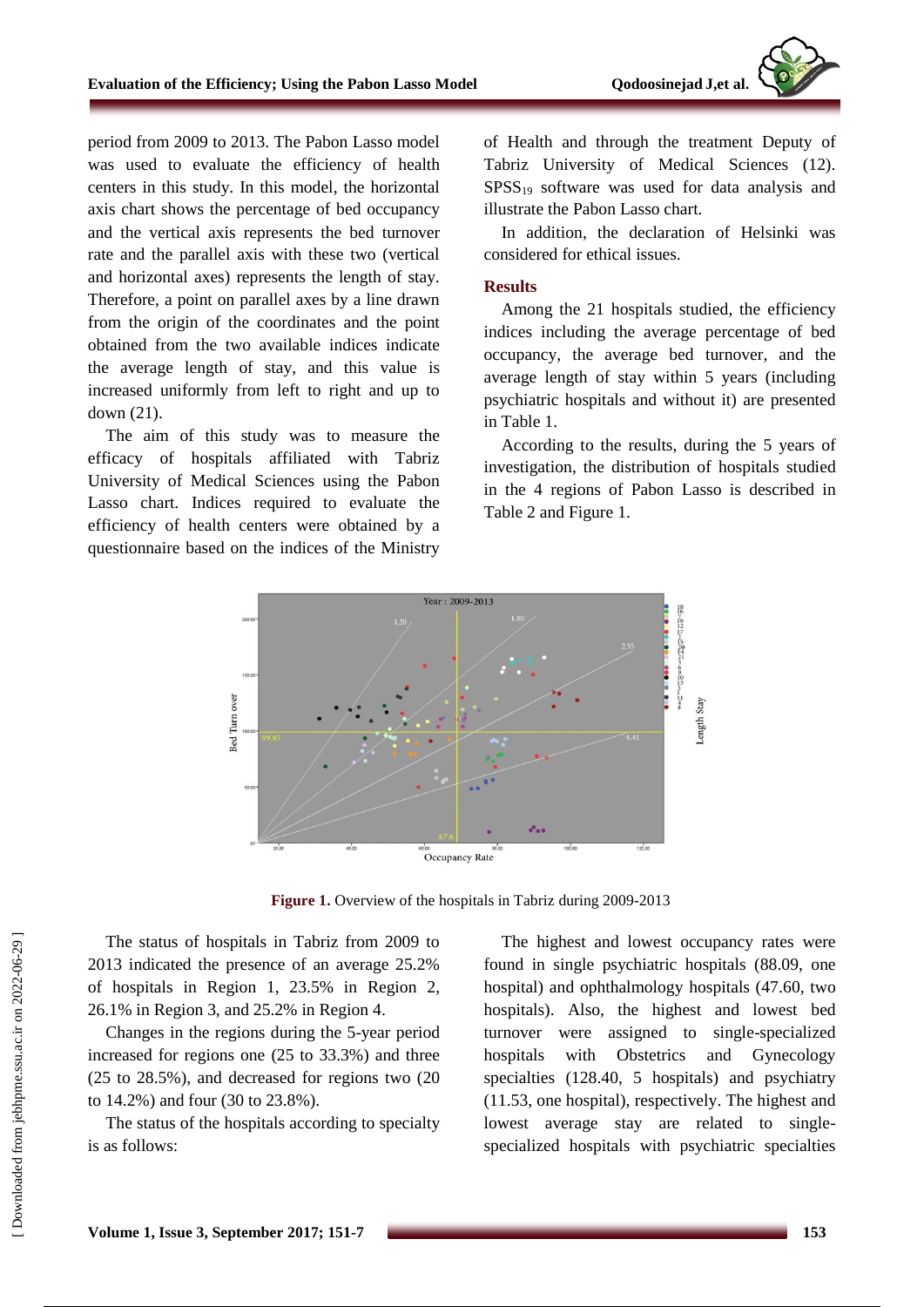(27.76, one hospital) and ophthalmology (1.65, two hospitals).

The growth of the number of existing hospitals during 2009-2013 in Regions 1, 2, 3, and 4 equals - 5,  $+5$ ,  $-5$ ,  $+5\%$ , respectively (excluding the hospital with incomplete information). These results reveal the negative growth of Regions 2 and 4, as well as the positive growth of Regions 1 and 3. The percentage of hospital distribution in the four regions of Pabon Lasso was equal. In the 5-year period (2009-2013), Pabon Lasso's one and three diagrams were evaluated as undesirable and desirable in terms of efficiency. On average, we witnessed the presence of 25% (five) hospitals in these two regions (Table 2).

**Table 1.** Comparison of the three indices of hospital efficiency with desirable situation from the perspective of the Ministry of Health

|      | Bed occupancy (%) | the<br>Health<br>ಕ<br>of the<br>The percentage<br>desirable bed<br>occupancy from<br>perspective<br>Ministry of | Average bed turnover<br>(rank / year)                                 |                                      |                                                                                                  | Average stay (day)                                                    |                                     | g<br>್                                                                      |
|------|-------------------|-----------------------------------------------------------------------------------------------------------------|-----------------------------------------------------------------------|--------------------------------------|--------------------------------------------------------------------------------------------------|-----------------------------------------------------------------------|-------------------------------------|-----------------------------------------------------------------------------|
| Year |                   |                                                                                                                 | $\mathbf{d}$<br>ä<br>psychiatry<br>specialty<br>including<br>hospital | psychiatric<br>excluding<br>hospital | bed turnover from the<br>The average desirable<br>Health<br>of the<br>perspective<br>Ministry of | $\mathbf{e}$<br>3<br>psychiatry<br>specialty<br>including<br>hospital | excluding<br>psychiatri<br>hospital | The average<br>the Ministry<br>stav<br>the perspecti<br>Health<br>desirable |
| 2009 | 65.1              | Above 70%                                                                                                       | 93.6                                                                  | 98                                   | More than 24<br>times                                                                            | 3.87                                                                  | 2.59                                | Less than 3.5 days                                                          |
| 2010 | 65.8              | Above 70%                                                                                                       | 98.1                                                                  | 102.7                                | More than 24<br>times                                                                            | 3.80                                                                  | 2.52                                | Less than 3.5 days                                                          |
| 2011 | 67.2              | Above 70%                                                                                                       | 102.7                                                                 | 107.1                                | More than 24<br>times                                                                            | 3.42                                                                  | 2.44                                | Less than 3.5 days                                                          |
| 2012 | 68.9              | Above 70%                                                                                                       | 102.8                                                                 | 107.3                                | More than 24<br>times                                                                            | 3.76                                                                  | 2.47                                | Less than 3.5 days                                                          |
| 2013 | 68.2              | Above 70%                                                                                                       | 101.5                                                                 | 106.1                                | More than 24<br>times                                                                            | 3.75                                                                  | 2.42                                | Less than 3.5 days                                                          |
| Mean | 67.6              | Above 70%                                                                                                       | 99.8                                                                  | 104.3                                | More than 24<br>times                                                                            | 3.72                                                                  | 2.48                                | Less than 3.5 days                                                          |

**Table 2.** Distribution of studied hospitals in Pabon Lasso Quadruples from 2009 to 2013

| Year        | <b>Region 1</b> |       | <b>Region 2</b> |       |   | <b>Region 3</b> |   | <b>Region 4</b>                                                                     |  |
|-------------|-----------------|-------|-----------------|-------|---|-----------------|---|-------------------------------------------------------------------------------------|--|
|             |                 |       |                 |       |   |                 |   | Number Percentage(%) Number Percentage(%) Number Percentage(%) Number Percentage(%) |  |
| 2009        | 5.              | 25%   | 4               | 20%   | 5 | 25%             | 6 | 30%                                                                                 |  |
| 2010        | 5.              | 25%   |                 | 25%   | 5 | 25%             | 5 | 25%                                                                                 |  |
| $*2011$     | 4               | 19%   |                 | 33.3% | 5 | 23.8%           | 5 | 23.8%                                                                               |  |
| $*2012$     | 5               | 23.8% | 5               | 23.8% | 6 | 28.5%           | 5 | 23.8%                                                                               |  |
| $*2013$     |                 | 33.3% | 3               | 14.2% | 6 | 28.5%           | 5 | $\%$ $\uparrow \uparrow \uparrow$                                                   |  |
| Mean $(\%)$ | 25.2%           |       |                 | 23.5% |   | 26.1%           |   | 25.2%                                                                               |  |

\* Information of one of the hospitals (with psychiatric specialty) due to lack of data has been registered only from 2011 to 2013.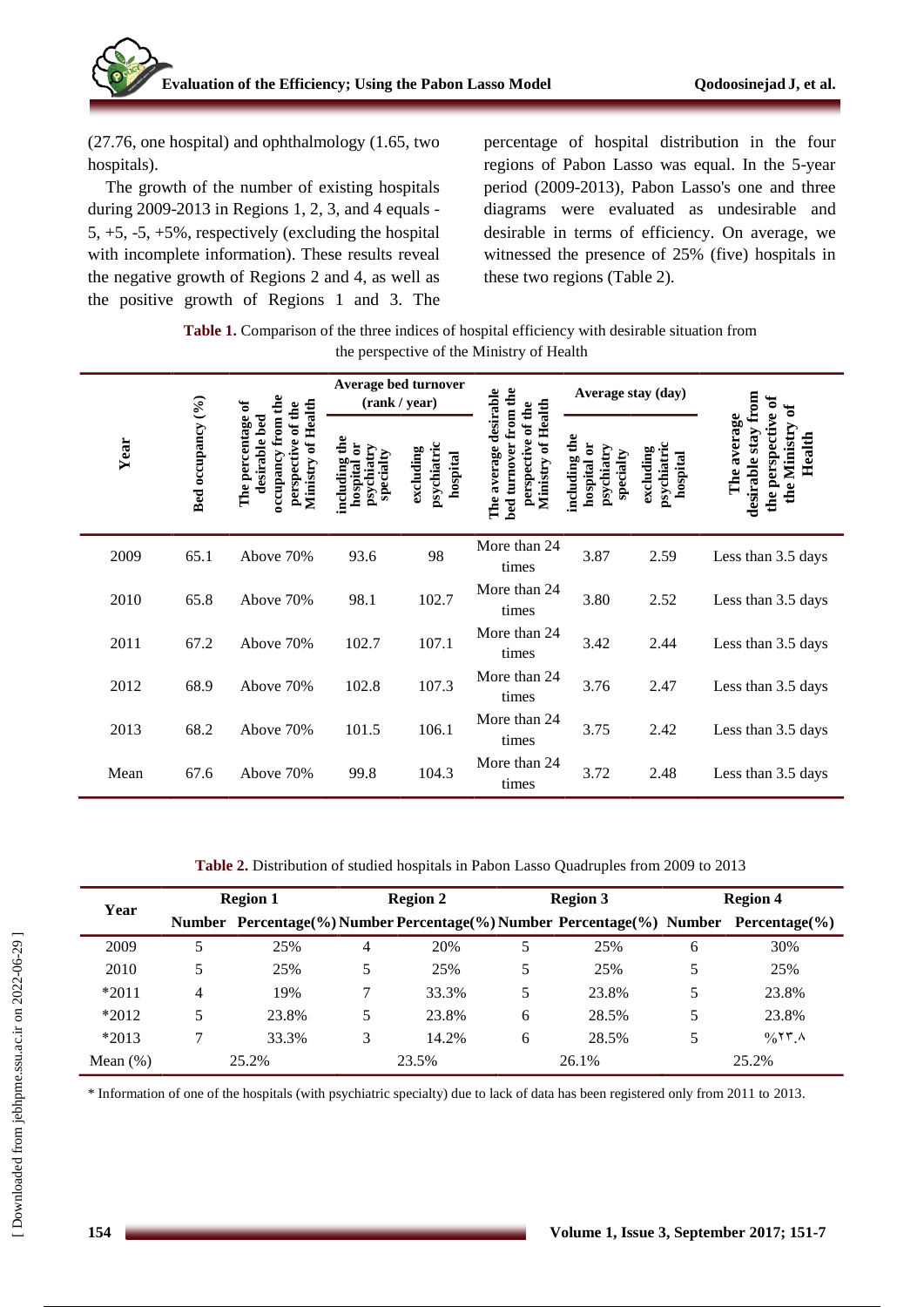#### **Discussion**

The aim of this study was to evaluate the efficiency of hospitals in Tabriz during 5 years. Based on the results, an average of 67.6% bed occupancy, and 104.3 times of annual bed turnover, and 2.48 days of average length of stay (excluding hospitals of psychiatric specialty) and comparison of these indices with the standards of the Ministry of Health and Medical Education, hospitals in Tabriz are in a desirable level in terms of bed turnover index and average length of stay and also a moderate rate of bed occupancy. Also, based on the comparison of efficiency indices from 2009 to 2013, it was found that the index of bed occupancy rate increased by 3% during 5 years, the bed turnover index increased by 8 times and the average length of stay decreased by 0.17 day. These figures indicate the growth of efficiency indices studied over the past 5 years. Therefore, hospitals should take measures such as patient reception and create new specializations for admitting patients to improve their bed occupancy rate.

The comparison of indices with the study of Miraki et al. (21), 2007- 2011 and Rezaei et al. (22) 2006-2011 1revealed that the average of the indices studied in Tabriz hospitals was higher than the hospitals of Kurdistan University of Medical Sciences (bed occupancy rate  $= 62.5$ , average stay = 3.4, bed turnover = 79) and Kermanshah University of Medical Sciences (bed occupancy rate  $64.4$ , average stay = 3.7, bed turnover  $= 81.8$ ). However, the results of Miraki et al. (21), revealed that the health centers from 2007, which included 25% of the health centers (3 regions) in the first region, 25% of the health centers (3 centers) in the second region, 33% of the health centers (4 centers) in the third region, and 17% of health centers (2 centers) were in the fourth region which reached 8% (1 center), 41% (5 centers), 33% (4 centers) and 17% (2 centers) in 2011, which had a more satisfactory progress than the present study (22). Although the efficiency status of Pabon Lasso in Tabriz hospitals is in poor condition compared to other provinces such as Isfahan, Shiraz and Kerman, hospitals in Tabriz showed better efficiency than the above hospitals when comparing the bed indices (20, 22). One of the reasons for this difference is the fact that the bed turnover in the Tabriz hospitals is higher because the horizontal axis of the Pabon Lasso chart is higher than the rest of the country and, accordingly, more hospitals fall in Regions 1 and 4.

In this study, during five years, the number of hospitals in Region 1 of the Pabon Lasso model increased. These hospitals should increase the bed turnover and occupancy rate of the hospital bed with measures such as preventing the expansion of the center and, if possible, transferring a number of existing beds to the treatment center and using them in other medical centers covered by the university (15).

Due to the nature of ophthalmology and obstetrics hospitals (low bed occupancy rate and high bed turnover), Region 2 represents the undesirable condition of some hospitals with nonophthalmology and maternity specialties. During the 5 year period of this study, the number of hospitals in the region decreased. The remaining hospitals in the region can take steps to improve their living standards, reduce the number of beds and reduce the number of unnecessary hospital beds. The status of the hospitals in Region 3 is desirable and there should be planning for the performance stability and the improvement of the hospitals using the lowest number of beds (21). The nature of mental and elderly hospitals is such that they have low bed turnover and high bed occupancy rates due to the treatment of chronic diseases. An important strategy to improve the efficiency of these centers is to emphasize cost reduction, quality improvement and outpatient services (15, 23). Hospitals located in lowefficiency regions are mainly affected by the presence of excess beds or poor distribution of beds between the departments, low quality of provision of services and low affordability in low income groups, the absence of a covered region and in the proximity of hospitals, failure to comply with the requirements for service leveling by providers all are controversial (22).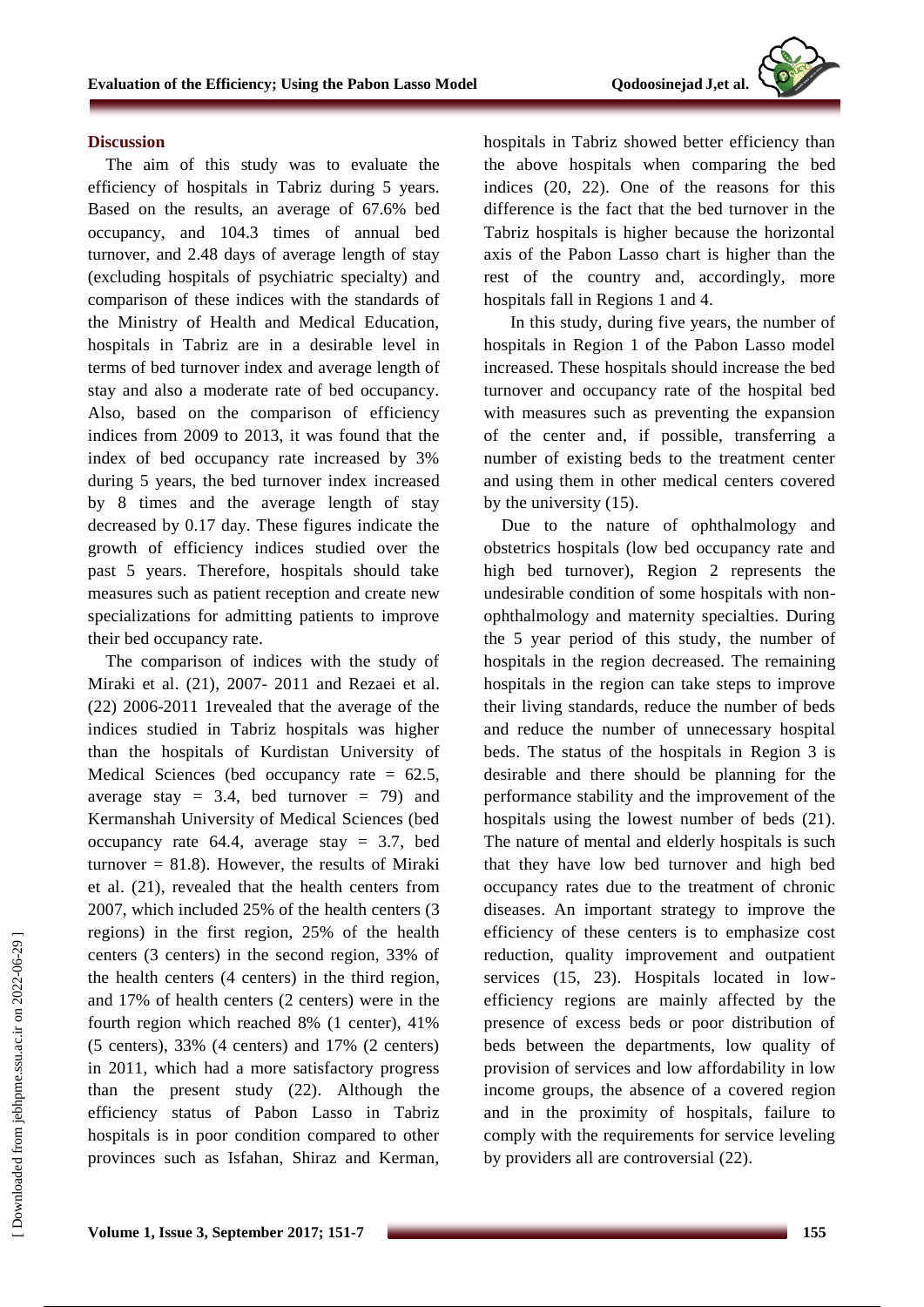## **Conclusion**

The further growth of Region 1 compared to Region 3 in 5 years indicates the negative growth in the efficiency and improvement of Tabriz hospitals. Although the three indices have increased during this period, which is necessary for the survival of hospitals in the present age, lack of improvement in the efficiency and allocation of resources in the present time, will affect the improvement and advancement of the quality of health services in the future including financial, qualitative, human and technology challenges. It is suggested that unnecessary hospitalization be reduced by facilitating home care. In addition, paying more attention to the health sector, and increasing the capacity of hospital beds should be on the agenda. Actions such as recognizing the capabilities and facilities in the health and medical networks, adequate funding and required human resources,

## **References**

- 1) Kavosi Z, Goodarzi S, Almasiankia A. Performance evaluation in hospitals of Lorestan University of Medical Sciences using Pabon-Lasso Model. Journal of Payavard salamat. 2013; 6(5): 365-75. [In Persian]
- 2) Bastani P, Vatankhah S, Salehi M. Performance Ratio Analysis: A National Study on Iranian Hospitals Affiliated to Ministry of Health and Medical Education. Iranian Journal of Public Health. 2013; 42(8): 876-82.
- 3) McKee M, Healy J. The role of the hospital in a changing environment. Bull World Health Organ. 2000; 78 (6): 803-10.
- 4) Ravangard R, Hatam N, Teimourizad A, Jafari A. Factors affecting the technical efficiency of health systems: A case study of Economic Cooperation Organization (ECO) countries (2004–10). Int J Health Policy Manag. 2014; 3(2): 63-9.
- 5) Shepard D, Dominic H, Yvonne A. Analysis of hospital costs: a manual for managers. Geneva: World Health Organization; 2000. p.vii.

applying the principles of scientific management in health centers, leveling the provision of services at different levels of the health care network system will also be helpful.

## **Acknowledgments**

Hereby, authors would like to state their acknowledgements to all those who participated in this study.

## **Conflict of interests**

No conflict of interests exists**.**

## **Authors' contributions**

Qodoosinejad J, Yaghoubi R designed research; Qodoosinejad J, Saadati M, Daemi M conducted research; Yaghoubi R analyzed data; Yaghoubi R, Saadati M, Daemi A wrote the paper; Yaghoubi R had primary responsibility for final content. All authors read and approved the final manuscript.

- 6) ReisiM Nafchy M, Drees F, Mirzaeian R R. Assessment of performance indicators in Hospitals University of Medical Sciences based on the standards of the Ministry of Health. Journal of Shahrekord Uuniversity of Medical Sciences. 2014; 15(6): 60-7. [In Persian]
- 7) Accorsi S, Corrado B, Fabiani M, Iriso R, Nattabi B, Ayella EO, et al. Competing demands and limited resources in the context of war, poverty and disease: the case of Lacor Hospital. Health policy and development. 2003; 1(1): 29- 39.
- 8) Barnum H, Kutzim J. Public hospitals in developing countries : resource use, cost, financing. 1993 ed. Baltimore: Johns Hopkins University Press; 1993. p. 335.
- 9) Farrell MJ. The Measurement of Productive Efficiency. Journal of the Royal Statistical Society Series A (General). 1957; 120(3): 253- 90.
- 10) Asefzade S. Hospital's Management and Research. Ghazvin: Hadiseemrouz Publications; 2007.p. 251-4. [in Persian]